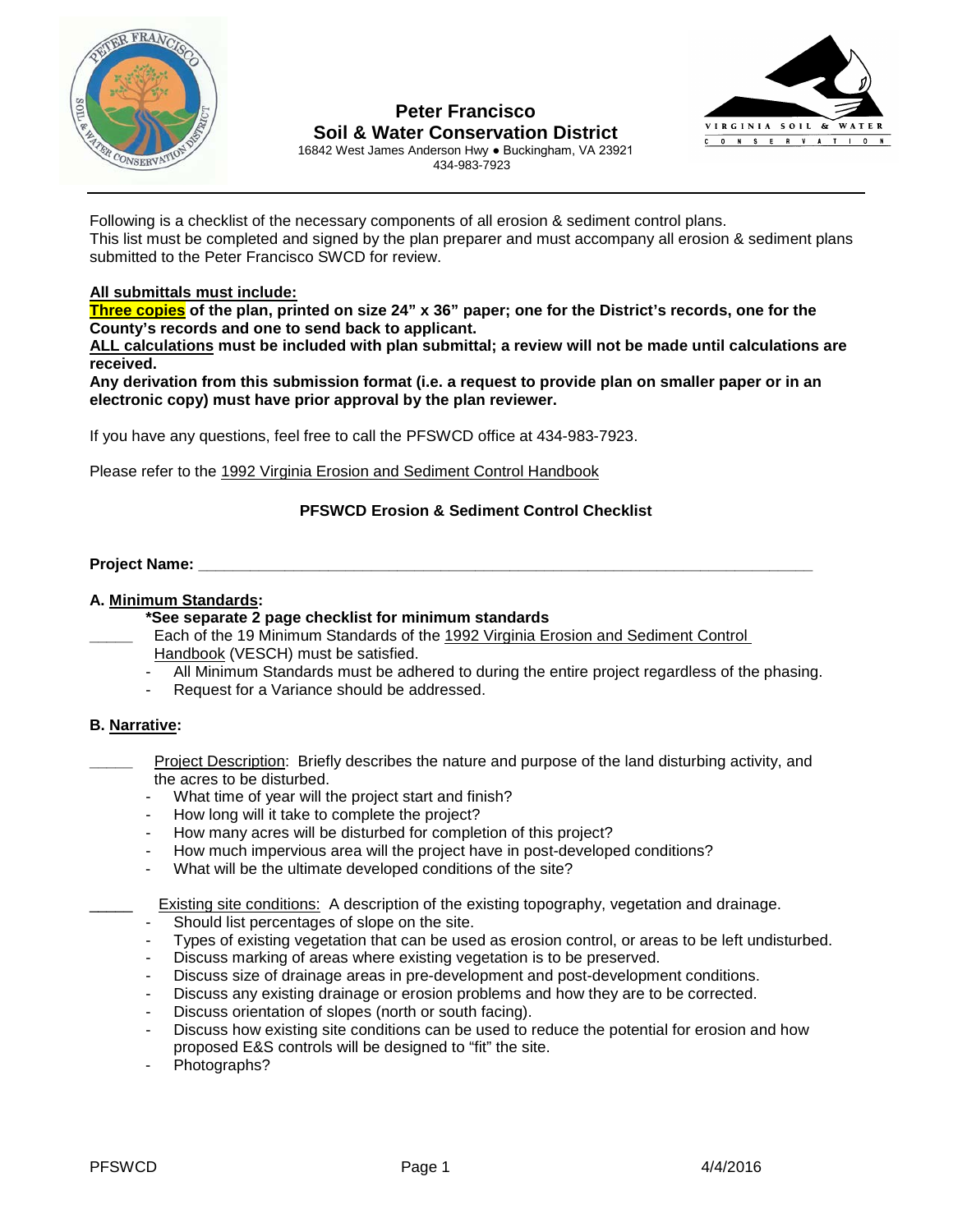Adjacent Areas: A description of neighboring areas such as streams, lakes, residential areas, roads, etc., which may be affected by the land disturbance.

- The potential for off-site damages must be considered and discussed.
- ANY environmentally sensitive areas should be mentioned.
- Other private or public lands adjacent to the site should be described and considered for possible problems during and after construction (traffic problems, dust control, increases in runoff, etc.)
- Discuss perimeter controls to be used.

\_\_\_\_\_ Off-site areas: Describe any off-site land-disturbing activities that will occur (including borrow sites, waste or surplus areas, etc.). Will any other areas be disturbed?

- Any off-site borrow or spoil areas should have an approved plan to supplement the overall project plan.
- If off-site areas are under other permits, proof of permits should be provided.
- List specific locations of all off-site areas.
- Discuss who will be responsible for final stabilization and maintenance of off-site areas.

Soils: A brief description of the soils on the site giving such information as soil name, mapping unit, erodibility, permeability, depth, texture and soil structure.

- Indicate references for soil information.
- Provide a copy of soil survey map.
- Indicate what sheet of site plans soils are delineated.
- Check for soils with a high K factor, or poor drainage, low pH, etc.

Critical areas: A description of areas on the site which have potentially serious erosion problems (i.e. steep slopes, channels, wet areas, streams, underground springs, etc.).

- Discuss any area of the project which may become critical during the project. Some areas of the site may have become critical during the project. Some areas of the site may have long steep slopes during a certain phase of the grading.
- Indicate areas to be left alone until they can be graded and stabilized in favorable conditions.
- Discuss precautions to communicate limits of these areas to contractors and equipment operators.

Erosion & Sediment Control Measures: A description of the methods which will be used to control erosion & sedimentation on the site (Controls should meet the specifications in Chapter 3, VESCH).

- List all controls used, list specification numbers (i.e. 3.02) and location of practice.
- Discuss why that specific control was selected.
- List sequence of installation, maintenance and removal for each control.
- Discuss temporary seeding as a means of erosion control and list the types and rates to be used.
- Permanent Stabilization: A brief description, including specifications, of how the site will be stabilized after construction is completed.
	- Final stabilization needs careful review.
	- Is the timing of seeding correct with the construction sequence?
	- List soil testing requirements.
	- Provide seeding specifications (pure live seed minimums, certified seed), fertilizer and liming specifications. Seeding tables and rates must be specific and not just excerpted from the VESCH.
	- Is the type of permanent vegetation appropriate for the site geographically?
	- Discuss all other areas to be stabilized other than vegetation (gravel, paved, etc.).
	- \_\_\_\_\_ Stormwater runoff considerations: Will the developed site cause an increase in peak runoff rates? Will increase in runoff cause flooding or channel degradation downstream? Describe the strategy to control stormwater runoff.<br>Discuss how downstream properties
		- Discuss how downstream properties and waterways will be protected (i.e. basins, channel improvements, easements).
		- Discuss how increased runoff will be managed during construction.
		- List or discuss all other references for design or permanent facilities.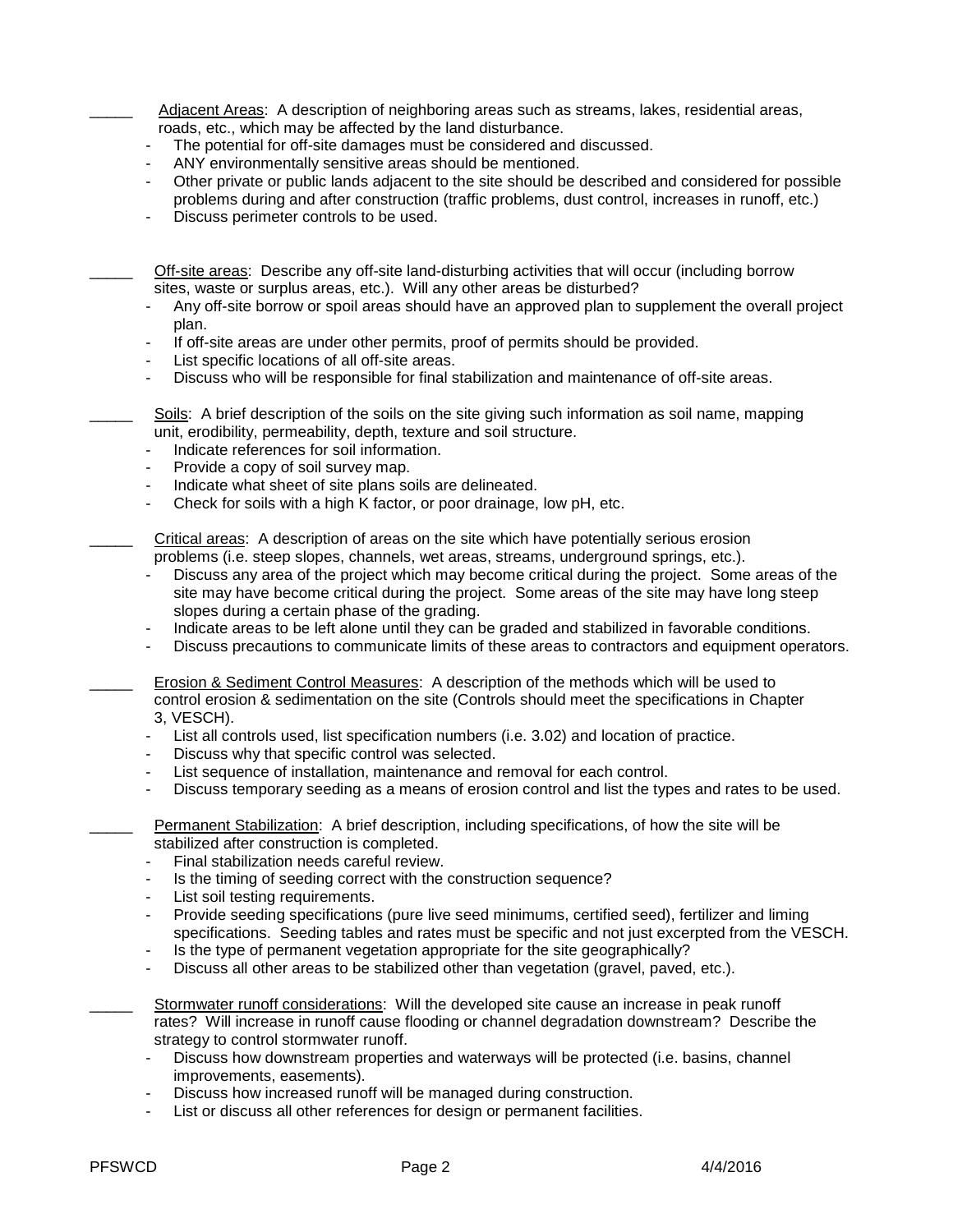\_\_\_\_\_ Calculations: Detailed calculations for the design of temporary sediment basins, permanent stormwater detention basins, diversions, channels, etc. Include calculations for pre- and post development runoff.

- All calculations showing pre-development and post-development runoff should be provided. Worksheets, assumptions and engineering decisions should be clearly presented to assist the plan reviewer in his or her duties.
- Calculation methods should be clearly presented and organized.
- Have the calculations shown that adequate protection of down-stream properties and waterways are protected?
- Maintenance: A schedule of maintenance for permanent stormwater control measures should be provided.
- Should list who is responsible during construction and who will be responsible once the project is complete.
- Should provide a schedule of inspections to be conducted.
- List maintenance items to check and perform as well as precautions for large storm events.

## **C. Site Plan**:

Vicinity Map: A small map locating the site in relation to the surrounding area. Include any landmarks which might assist in locating the site.

- Provide a reproduction of a top map, road map, etc.

Indicate North: The direction of North in relation to the site.

- Useful tool for determining slope orientation.
- Useful for communicating written inspection reports and plan review comments.
- Useful in predicting areas off-site that might be affected by dust drift.
- Limits of clearing and grading: Areas which are to be cleared and graded.
- Show all areas to be disturbed on the site plan.
- Provide notes on how areas will be marked.
- Provide notes and illustrations to clearly indicate areas NOT to be disturbed.

Existing contours: The existing contours of the site.

- Should be shown as dashed light lines in intervals from 1 to 5 feet.
- Represent pre-developed drainage areas (check these for accuracy).
- Show potential critical areas (i.e. slopes).
- Helps to determine cut or fill areas, low spots.
- Helps to determine if E&S controls have been properly designed.

Final contours: Changes to the existing contours, including final drainage patterns.

- Should be drawn as heavy solid lines with elevations noted.
- Determines final drainage areas.
- Check to see if pre-developed drainage areas have increased.
- Check final grade of slopes to see if they will become critical (may need diversions or flumes).
- Check vegetative specifications for final grade of slopes (i.e. low or high maintenance).
- Are erosion blankets needed?

Existing vegetation: The existing tree lines, grassed areas, or unique vegetation.

- Clearly indicate existing tree lines, vegetation areas to remain.
- Provide notes on the plan for areas to be undisturbed.

Soils: The boundaries of different soil types on the project site.

- Indicate soil boundaries of all soil types on the site. List K factor and soil survey classifications.<br>- Provide notes of soil properties (i.e. texture, etc.)
- Provide notes of soil properties (i.e. texture, etc.).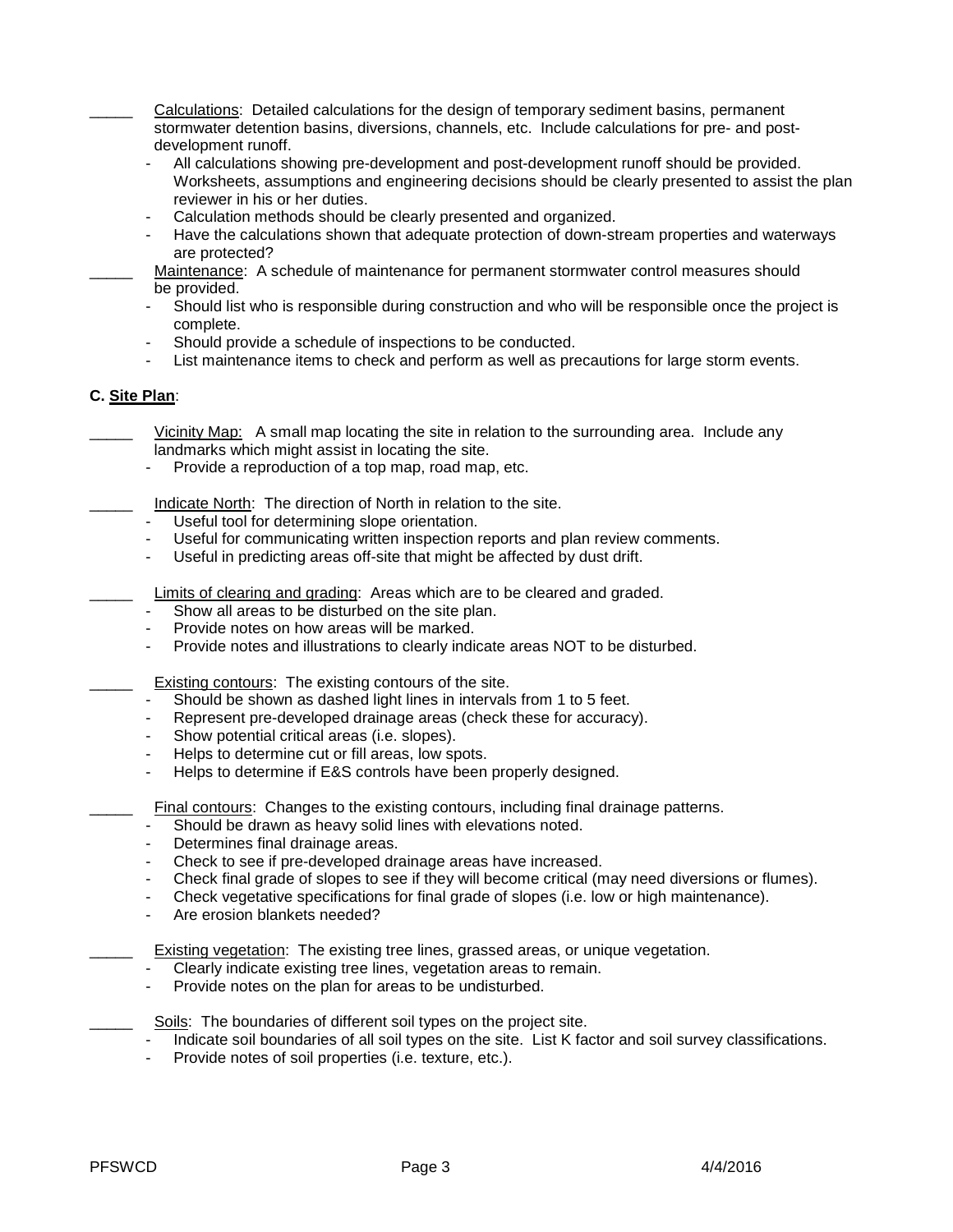Existing drainage patterns: The dividing lines and the direction of flow for the different drainage areas. Include the size (acreage) of each drainage area.

- Should be indicated by acres and show the direction of flow for all existing drainage areas.
- Indicates the need for basins, traps or other structural measures.
- Helps to determine if controls are designed correctly.
- Helps to determine if off-site drainage needs to be diverted.
- Useful in planning to break up drainage areas into smaller more manageable areas during construction.

Critical erosion areas: Areas with potentially serious erosion problems.

- All critical, environmentally sensitive or prohibited areas should be denoted on the plan and notes provided to state reasons for critical nature.
- Stream considerations, temporary crossings, other permits, location of stock piles, trash & debris removal, fuel storage, etc.

Site development: Show all improvements such as buildings, parking lots, access roads, utility construction, etc.

- All Improvements such as building, roads, temporary access roads, right-of-ways and temporary easements should be shown on the plan.
- Utility improvements on and off-site should be shown.
- Location of practices: The locations of erosion & sediment controls and stormwater management practices used on site. Use the standard symbols and abbreviations in Chapter 3 of the VESCH.
- The exact location of all practices including vegetation should be clearly shown on the plan.
- A legend denoting symbols, line uses and other special characters should be provided.

Off-site areas: Identify any off-site land-disturbing activities (i.e. borrow sites, waste areas, etc.). Show location of erosion controls. (Is there sufficient information to assure adequate protection and stabilization?).

- Are separate plans required for off-site borrow or disposal areas?
- How will off-site areas be stabilized?
- Are there any temporary easements to be disturbed during construction?
- Who has final responsibility for off-site areas?

Detail drawings: Any structural practices used that are not referenced to the VESCH or local handbooks should be explained and illustrated with detail drawings.

- Details should be provided which are clearly dimensioned and reflected the ability to be "built" in the field according to the proper design criteria.
- Alternative E&S measures must have proper drawings to indicate how and where they are to be constructed.
- All plan drawings, elevations and cross sections should show scales used to prepare the drawings.
- Outlet protection scheduled should be provided.
- Sizes and materials should be shown for all pipes, flumes and slope drains.
- ALL details should list the specification number form the VESCH.
- If more than one type of specification is being used, details of all practices shall be provided.

Maintenance: A schedule of regular inspections and repair of E&S control structures should be set forth.

- Indicate who is responsible for maintenance and repair of all E&S measures on the project (RLD).
- Indicate who is the primary contact for emergencies, for notification of problems, etc. (i.e. Owner).
- Provide clean-out and maintenance specifications for all major structures (i.e. basins, traps, silt fence, etc.).
- Require monitoring reports from the RLD.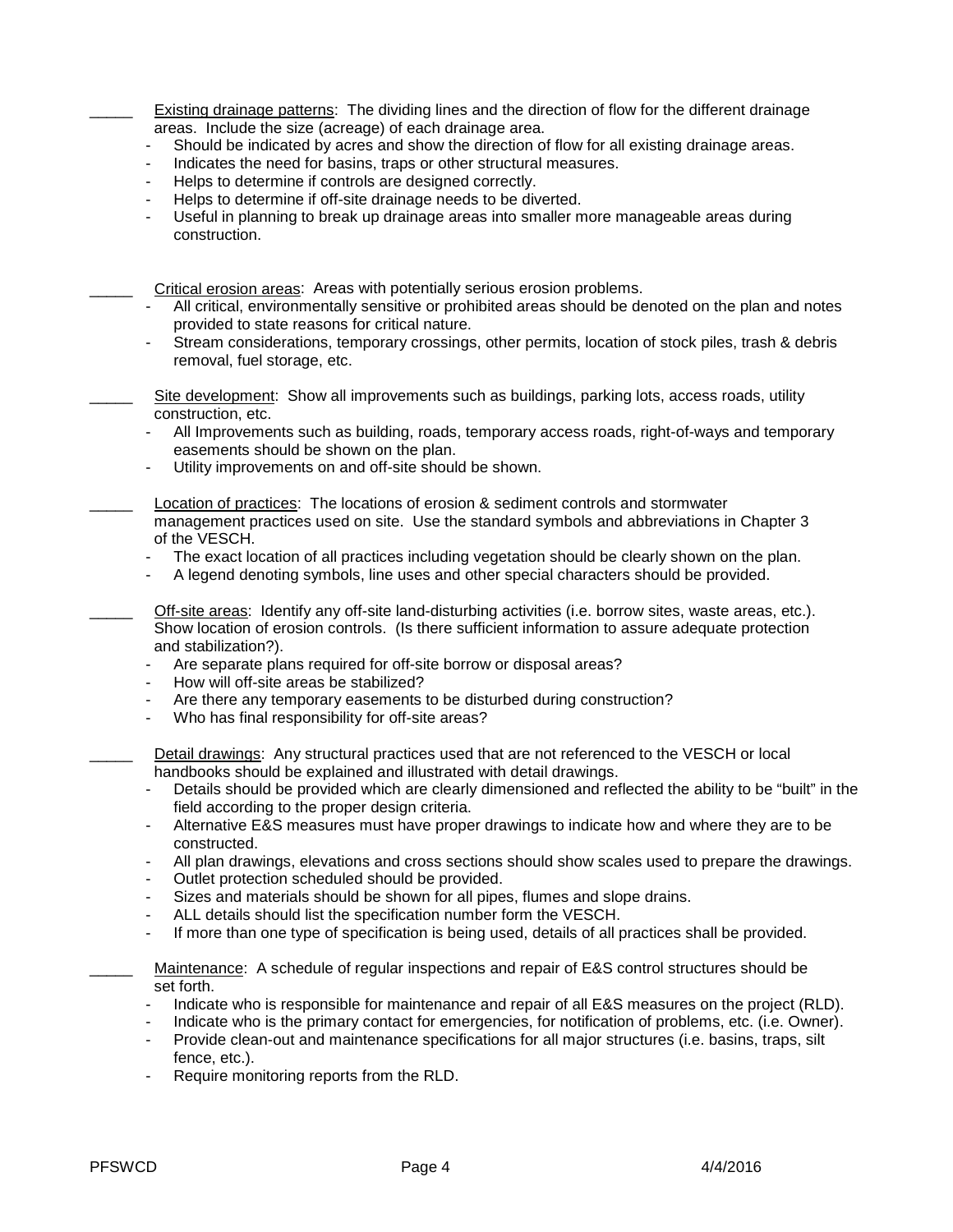## **CERTIFICATION OF PLAN PREPARER:**

I certify that the above checklist components are satisfied in the accompanying erosion and sediment control plan, unless I have attached a written variance request for the omitted components.

\_\_\_\_\_\_\_\_\_\_\_\_\_\_\_\_\_\_\_\_\_\_\_\_\_\_\_\_\_\_\_\_\_\_\_\_ \_\_\_\_\_\_\_\_\_\_\_\_\_\_\_\_\_\_\_\_\_\_\_\_\_ SIGNATURE OF PLAN PREPARER DATE

\_\_\_\_\_\_\_\_\_\_\_\_\_\_\_\_\_\_\_\_\_\_\_\_\_\_\_\_\_\_\_\_\_\_\_\_ \_\_\_\_\_\_\_\_\_\_\_\_\_\_\_\_\_\_\_\_\_\_\_\_\_

PRINTED NAME PHONE NUMBER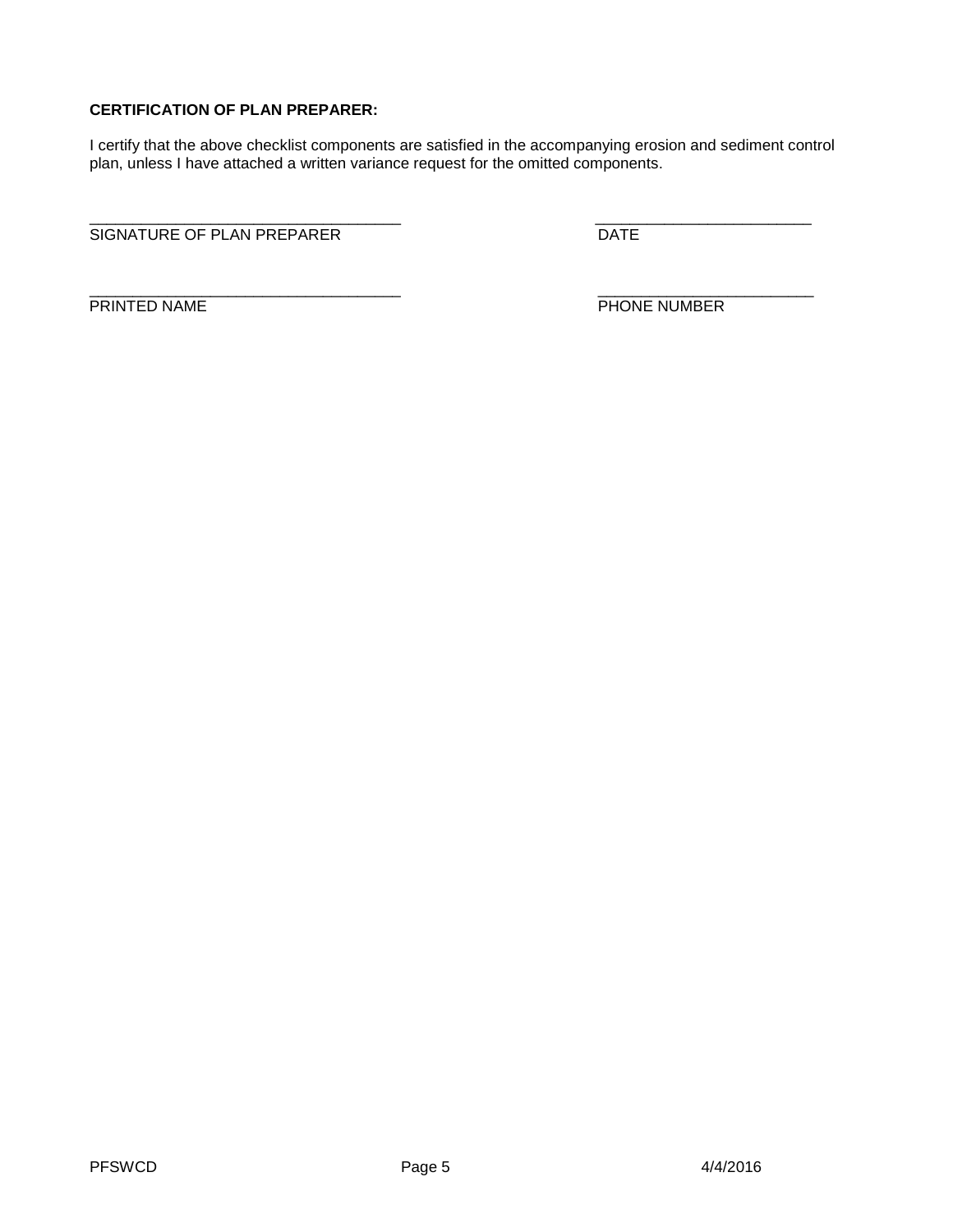

## **Peter Francisco Soil & Water Conservation District** 16842 West James Anderson Hwy ● Buckingham, VA 23921



(434) 983-7923

Following is a checklist of the necessary components of the Minimum Standards for erosion & sediment control plans. This list must be completed and signed by the plan preparer and must accompany all erosion & sediment plans submitted to the Peter Francisco SWCD for review.

# **All submittals must include:**

**Three copies of the plan, printed on size 24" x 36" paper; one for the District's records, one for the County's records and one to send back to applicant.**

**ALL calculations must be included with plan submittal; a review will not be made until calculations are received.** 

**Any derivation from this submission format (i.e. a request to provide plan on smaller paper or in an electronic copy) must have prior approval by the plan reviewer.** 

If you have any questions, feel free to call the PFSWCD office at 434-983-7923.

Please refer to the 1992 Virginia Erosion and Sediment Control Handbook

# **PLAN REVIEW MINIMUM STANDARD CHECKLIST**

| Yes | N <sub>o</sub> | <b>NA</b> |                                                                                                                                                                                                    |
|-----|----------------|-----------|----------------------------------------------------------------------------------------------------------------------------------------------------------------------------------------------------|
|     |                |           | Have temporary and permanent stabilization been addressed in the narrative?<br>$MS-1$<br>Are practices shown on the plan?<br>Seed specifications? Yes / No<br>Mulching? Yes / No<br>Gravel? Yes/No |
|     |                |           | Has stabilization of soil stockpiles been addressed in the narrative?<br>$MS-2$<br>Are sediment trapping measures provided?                                                                        |
|     |                |           | Has maintenance of permanent stabilization been addressed?<br>$MS-3$                                                                                                                               |
|     |                |           | Are sediment trapping facilities to be constructed as a first step in LDA?<br>$MS-4$                                                                                                               |
|     |                |           | Has stabilization of earthen structures been addressed?<br>$MS-5$                                                                                                                                  |
|     |                |           | Are sediment basins required where needed?<br>MS-6                                                                                                                                                 |
|     |                |           | MS-7 & Has stabilization of cut and fill slopes been adequately addressed?<br>(i.e. Surface roughening, Outlet Protection)<br>$MS-9$                                                               |
|     |                |           | Are paved flumes, channels, or slope drains required where necessary?<br>$MS-8$                                                                                                                    |
|     |                |           | MS-10 Is adequate inlet protection required on all operational storm sewer inlets?                                                                                                                 |
|     |                |           | MS-11 Are channel lining and/or outlet protection required on stormwater<br>conveyance channels?                                                                                                   |
|     |                |           | MS-12 Are in-stream construction measures required so that channel damage is minimized?                                                                                                            |
|     |                |           | MS-13 Are temporary stream crossings or non-erodible material required where applicable?                                                                                                           |
|     |                |           | MS-14 (NOTE: This regulation requires that all applicable federal, state, and local<br>regulations pertaining to working in or crossing live watercourses be followed.)                            |